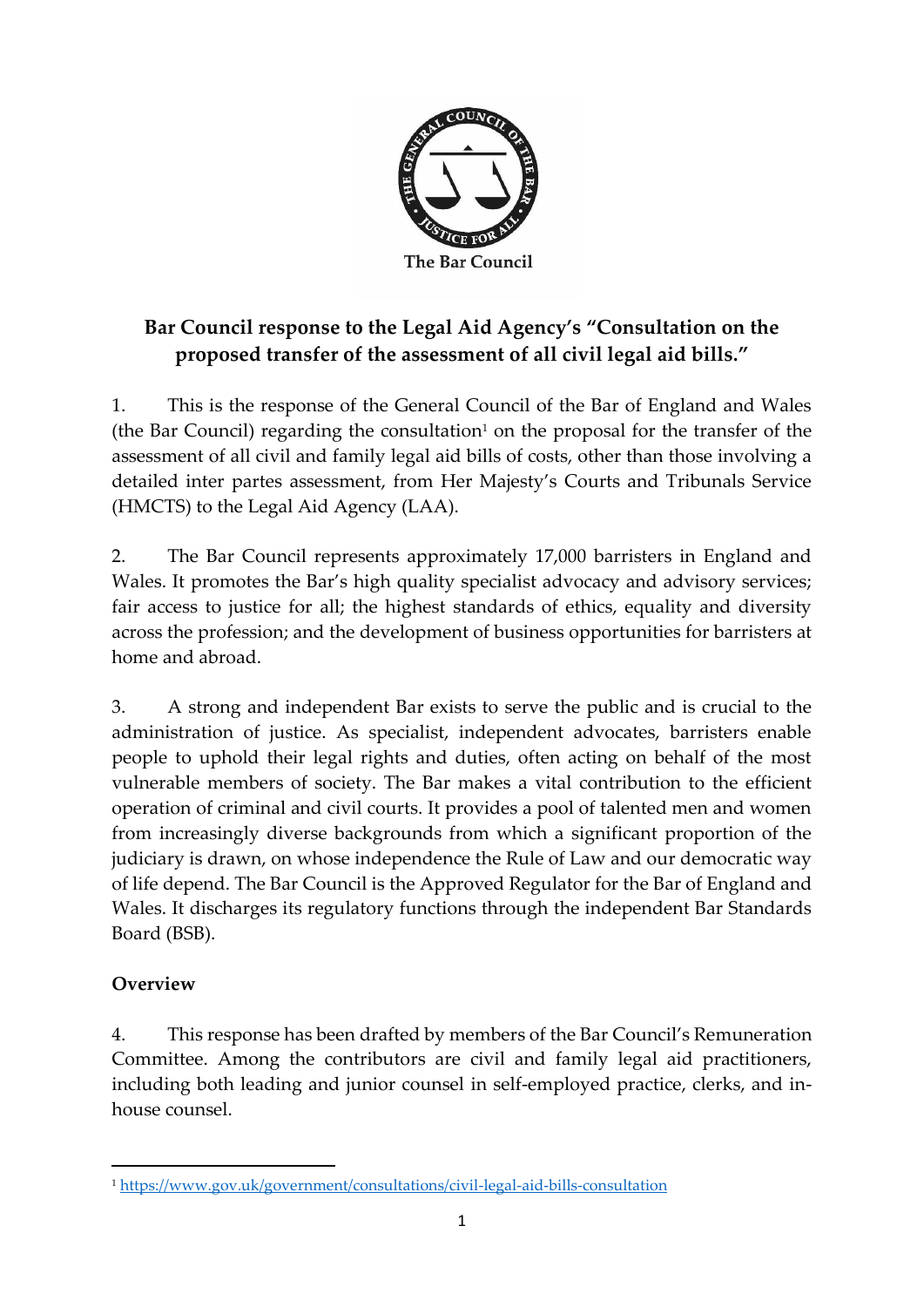5. We are mindful that the background to this particular consultation arises following an earlier decision of the Ministry of Justice ('MOJ') / LAA in June 2020 to implement these changes as matter of principle and in practice, without any prior consultation. The Bar Council responded to that decision in a document which can be found here: [https://www.barcouncil.org.uk/uploads/assets/e4930dbf-ee41-4a9c](https://www.barcouncil.org.uk/uploads/assets/e4930dbf-ee41-4a9c-be52d7ae887a678d/Consultation-on-Amendments-to-the-Cost-Assessment-Guidance.pdf)[be52d7ae887a678d/Consultation-on-Amendments-to-the-Cost-Assessment-](https://www.barcouncil.org.uk/uploads/assets/e4930dbf-ee41-4a9c-be52d7ae887a678d/Consultation-on-Amendments-to-the-Cost-Assessment-Guidance.pdf)[Guidance.pdf](https://www.barcouncil.org.uk/uploads/assets/e4930dbf-ee41-4a9c-be52d7ae887a678d/Consultation-on-Amendments-to-the-Cost-Assessment-Guidance.pdf)

6. The current proposal is to make the June 2020 changes permanent. Our overriding position is that it is too early to tell whether the changes that have already taken place should be made permanent, and whether the prior existing system of court based legal aid costs assessments be completely abandoned.

## **Question One - Do you agree with our proposal to transfer the assessment of all Court Assessed Bills to the LAA? Please give reasons for your view.**

7. **No**. The short reason is that there is insufficient data available to make a value judgment on whether the proposal to fully transfer all such assessments to the LAA will be a better future outcome for our members. It is *possible* that the proposals may lead to more efficiencies and better outcomes, but presently there is no evidence to support that conclusion. This consultation is somewhat premature.

8. Our **headline submission** would be that the LAA should continue to run their proposed new system in parallel with the existing system within HMCTS, giving practitioners freedom of choice as to which system they elect to use to assess their costs. Then, after a reasonable period, practitioners and their representative bodies will be in a better position to provide informed feedback based on actual data.

9. It can be taken as a given that all barristers working within the legal aid system would greatly welcome the certainty of fees being paid more quickly. We recognise and welcome that one of the LAA's stated ambitions in June 2020 was to ensure speed of payments in circumstances where courts were temporarily closed owing to Covid-19. Whereas judges who lacked an IT infrastructure on a par with those enjoyed by the LAA, it was said by the LAA that LAA in-house assessors were more capable of working remotely on costs assessments than court-based judges. Nevertheless, our difficulty is that if this change is made permanent at this stage and the changes do not work out for the best in the medium to long term it is highly unlikely that they will be reversed. Indeed, it may be impossible in practice to do so for the reasons that are developed below.

10. We now take the opportunity to make the following observations: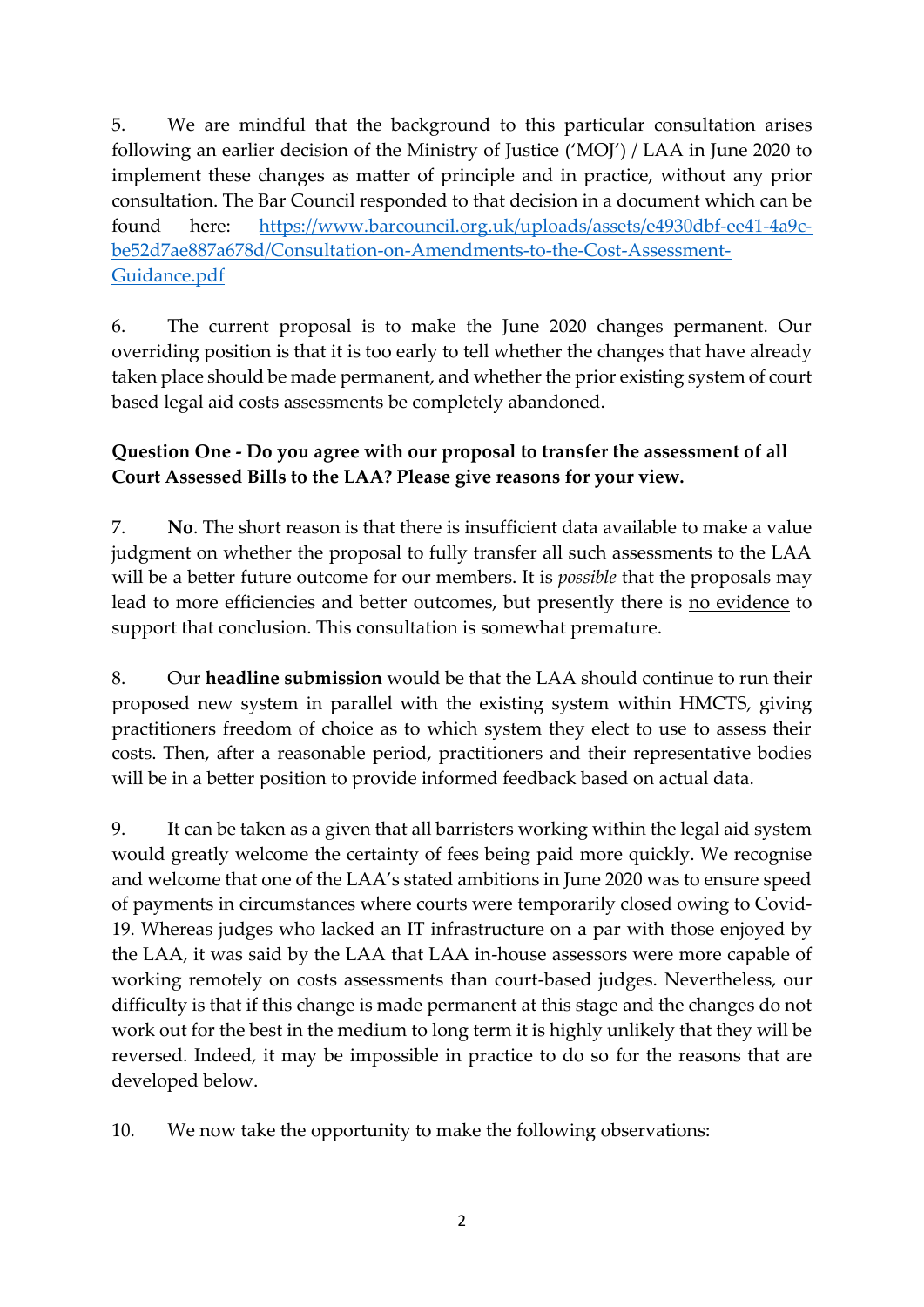10.1. Under the existing system, Judges have been impartial tribunals on all matters including the assessment of publicly funded costs. Our members are concerned about the perception that the LAA has a vested interest in the outcome of assessments of costs, because plainly if a costs claim is assessed down by the LAA on an internal assessment, the agency or departmental budget which stands to benefit from a lower payment out to a legal professional's costs is the LAA's own departmental budget.

10.2. As to the question of efficiency savings, we have considered the updating material published on or about 8 April 2021 when the consultation deadline was extended. The position described by the LAA in its updating material appears to be as follows. First, the LAA will save money (by not having to pay court fees to HMCTS). Secondly, the LAA says that there will be no further internal or external funding resources allocated to the process of the LAA assessing bills, now or in the future. The LAA suggests this is not needed because the LAA already check HMCTS' bills and therefore argues that the process of assessing bills rather than checking HMCTS's assessments will be a like for like re-use of existing resources. We consider this may be optimistic. We predict there is likely to be a difference in practice between an LAA caseworker *assessing* a bill, which involves exercising a degree of judgment, compared to *checking* the figures of a judge's existing assessment. We are somewhat surprised that it is thought that the two functions are so comparable that this change can be implemented without any additional resources. In our view, this adds to our call to not make these changes permanent until greater data is available to see how the proposed new system is working. In short, the impact of the proposal on outcomes of publicly funded assessments remains to be seen.

10.3. There is also the question of expertise. Judges who regularly deal with the assessment of publicly funded costs have not only built-up experience of dealing with these matters from years on the Bench, they came to the Bench with the prior experience of having practised either as a solicitor or a barrister prior to becoming a judge. They are therefore highly likely to have had wide familiarity with the assessment process. Once that link of experience is broken away from the assessment system, it may never be repaired. Judges will gradually lose the experience of dealing with publicly funded costs. The question remains to be determined – how capable will the in-house LAA assessors be of fulfilling the task formerly provided by experienced judges in the long term? We simply cannot tell. The updating information from the LAA dated 8 April 2021 does not provide much more information. While the independent cost assessors are said to be experienced solicitors or costs lawyers, what of the normal in-house LAA costs assessors who presumably will carry out the vast majority of day to day assessments? Several questions arise. What training will they receive? How experienced are they going to be? What will be their pay and retention rate?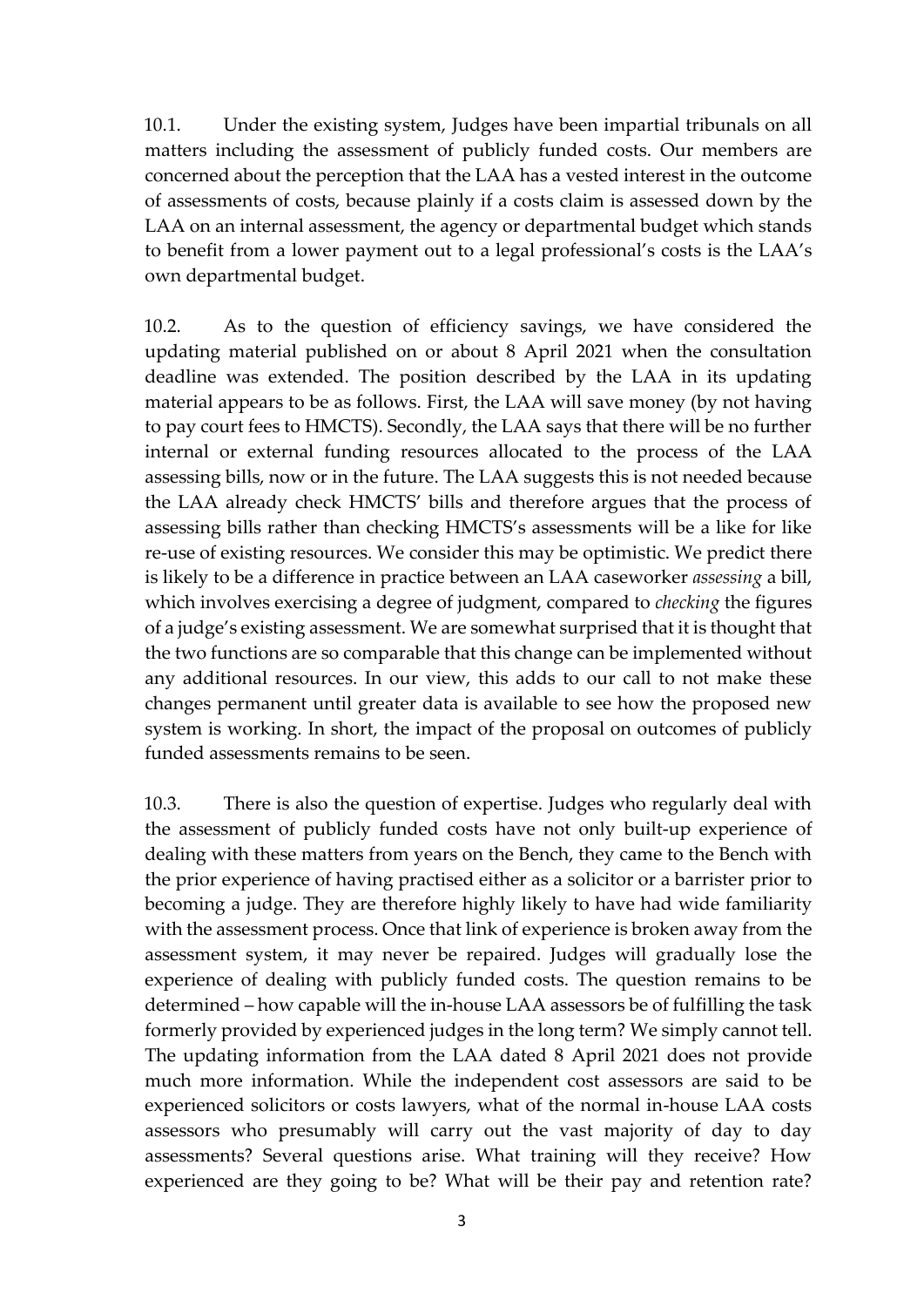Absent expertise and retention, are they collectively going to be capable of building up the knowledge basis that the judiciary presently command?

10.4. On the face of it, if this proposal is to take place in whatever form (see our suggestions below) it would in any event appear wise for the LAA to seek the assistance of existing costs judges to train their staff. That said whether it is desirable to ask judges to give up their time to teach their successors how to do the same function the judiciary already perform quite satisfactorily is another matter.

10.5. Remaining with the question of expertise, we have no real information or data about the capability and expertise of the LAA staff who will conduct first assessments, nor of the Independent Costs Assessors (ICAs). As set out at 10.3 above, the judiciary *do* have this expertise, because they deal with complex cases on a day-to-day basis and they are well placed to determine whether a case requires an uplift on grounds of complexity, or not. Ultimately, we do not know what training will be provided to LAA officers and we therefore cannot predict whether they are going to be able to replicate in the medium to long term the current experience and capabilities of the current costs judges. We therefore are bound to treat the proposal with caution until more data becomes available.

10.6. We would propose that whatever the eventual outcome of this consultation is, the LAA in assessing public funding costs should adopt the current practice favoured by district judges, namely of conducting a preliminary assessment on the papers of which the receiving party can request a more detailed assessment if they disagree with the amounts assessed.

10.7. The previous point concerning the existing practice of requesting a detailed assessment leads to the question of whether practitioners will be remunerated for challenging preliminary assessments, or indeed appealing to the ICA a final assessment. Put shortly, it would be an impediment to practitioners and a further disincentive to practice in this area of work if, having been informed that their costs have been assessed down, practitioners are expected to give up further valuable time for free in order to challenge that assessment. We therefore consider that a mechanism for fair remuneration for working on the assessment process (including the exercise of any right of appeal whether to an ICA or a judge at HMCTS) to be *crucial* to the fair and successful implementation of these proposals.

10.8. The concerns highlighted above - particularly as to perception of vested interest, expertise, and experience - underscore the critical importance of an independent appeal procedure where a dispute arises over an assessment. One potentially acceptable solution would be for ICAs to be serving members of the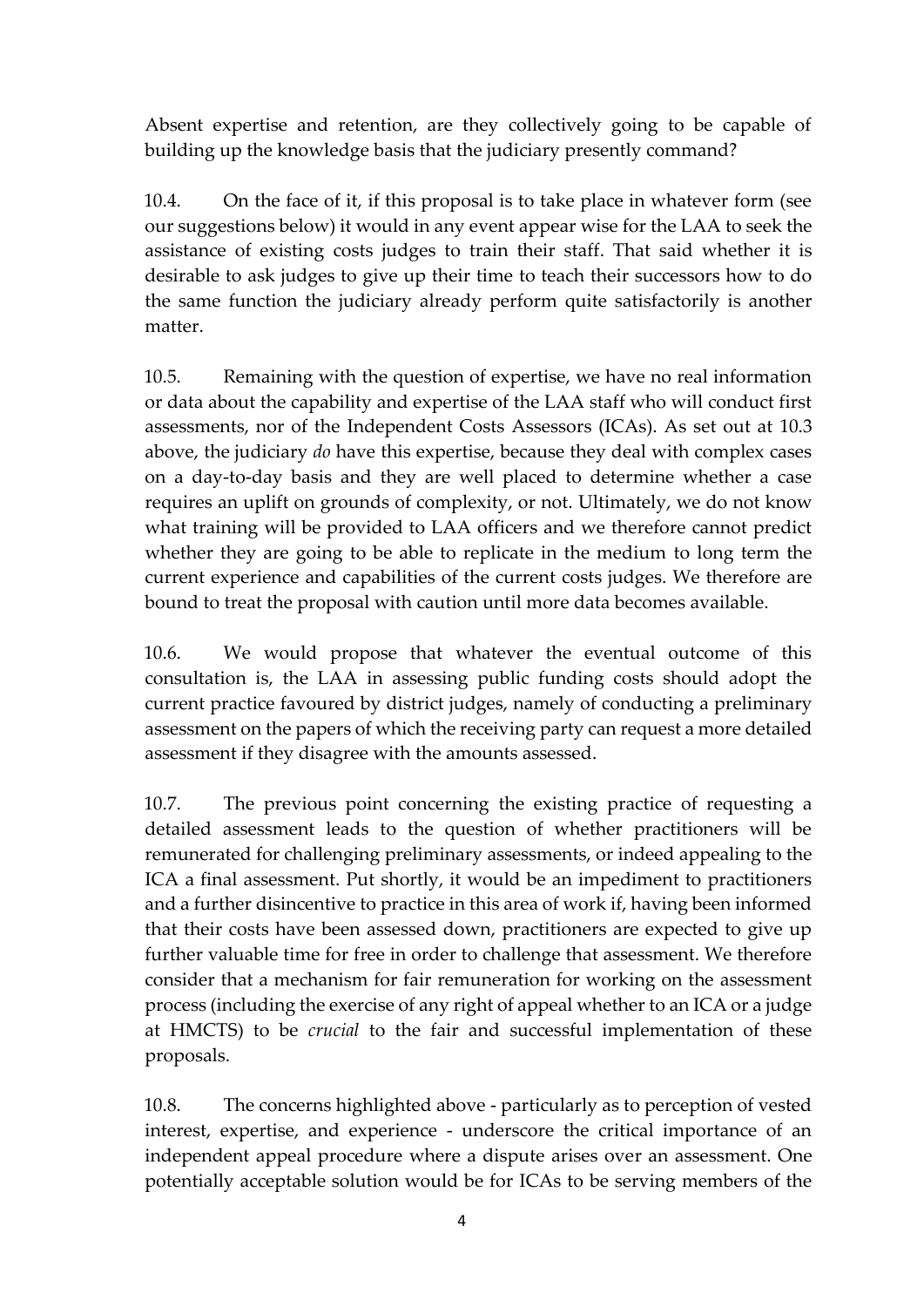judiciary. This may well be an acceptable compromise in the longer term. We would be hopeful that long term data may favourably support a system where the LAA conducts a first assessment, but practitioners have a right of appeal to a costs judge based within HMCTS. This has attractions in that if the MOJ is correct and its aims are borne out in the long term, there may well be a quicker and more efficient 'first assessment' *by the LAA* – which may of course be satisfactory to practitioners and represent the end of the process – but ultimately practitioners can have confidence in knowing that 'the route of appeal' *lies to an experienced and impartial judge*, who would be the ultimate arbiter in the event of a disagreement. Provided again that fair remuneration is available to undertake an appeals process, such a proposal would in the long term seem to us likely to meet both the government's stated objectives, and retain the confidence of practitioners. Ultimately while we wait for the data to support this hypothesis, we suggest a holding position that the two systems run in parallel, as to which see our further comments below.

10.9. Notwithstanding the above comments, one other possibility or permutation suggested by our members is that publicly funded assessments above a certain level of costs should permanently remain with the judiciary for detailed assessment and should not be undertaken by LAA caseworkers in the first instance. It may be that there is evidence to support an increase in the threshold above which assessments are carried out by the judiciary so that they continue to be the primary assessors for more complex cases.

10.10. In terms of the right to and route of appeal, as noted above this will be of critical importance to the fairness of the scheme. It would be helpful if there was a clear definition of what a 'dispute' is for the purposes of an appeal. If an item is allowed in full, there will plainly be no dispute. But what if, for example, the LAA allows a lower enhancement to the hourly rate across the bill but allows all hours at the lower hourly rate? Presumably that is a dispute? Presumably if the claim is for 6 hours and the LAA allows only 3 hours' work, that is a disputed item? We suggest that it needs to be set out clearly when the right of appeal arises even where the LAA allows some items in full as part of a wider assessment.

10.11. Our proposed solution to all of the above is not to say that change should not happen at all. Rather, we propose a middle ground whereby the two systems run in parallel until more data is available on which to make an informed decision. In the meantime, practitioners should be given freedom of choice as to which system to use. This would also prevent the link of experience provided by the judiciary from being severed prematurely before the changes are made permanent and potentially irreversible.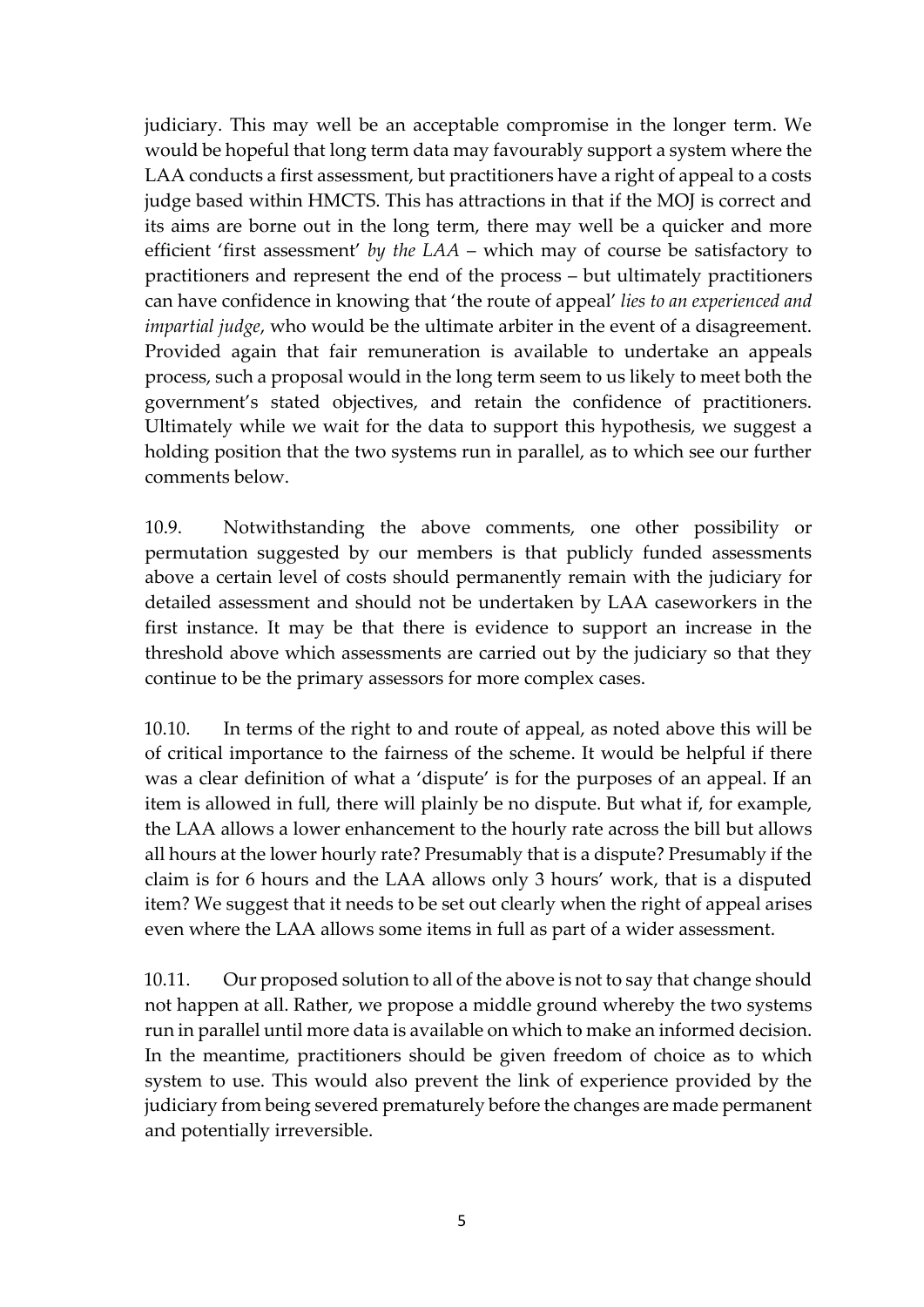**Question Two - From your experience are there any groups or individuals with protected characteristics who may be particularly affected, either positively or negatively, by the proposals in this paper? We would welcome examples, case studies, research or other types of evidence that support your views.** 

11. A disproportionately greater number of legal practitioners from BAME backgrounds practice in civil and family legal aid work, when compared to the number of BAME barristers in private practice who do no legal aid work whatsoever.

12. This consultation does not appear to have published an Equalities Impact Assessment.

13. In the absence of knowing what the long-term effects of the proposed changes will be if made permanent, there is no sure way of knowing what the impact of these proposals will be on individuals with protected characteristics.

14. All the more reason, in our view, to run the two systems in parallel, with an additional right of appeal from an LAA assessment to a costs judge, until a body of data can be established to ascertain that these proposed permanent changes are in fact for the better, and whether they have a particularly adverse impact on people with protected characteristics.

**Question Three - What do you consider to be the equalities impacts on individuals with protected characteristics of each of the proposals? Are there any mitigations the government should consider? Please give data and reasons.**

15. We repeat the answer to Question 2 above.

**Question Four. What do you consider to be the impacts on families of these proposals? Are there any mitigations the government should consider? Please give data and reasons.**

16. This question does not appear to be directly relevant to the issues underlying this consultation.

17. Indirectly, it is conceivable that there may be an impact on the families of those legal practitioners who undertake legal aid work, if they are not properly remunerated for the work that they do, or are not paid promptly at the conclusion of each legal aid case they undertake.

18. It is beyond the scope of this document to argue whether or not that is presently the case. What we can say in respect of this consultation is that we have no data at the present time from the MOJ or the LAA to consider whether the effect of this